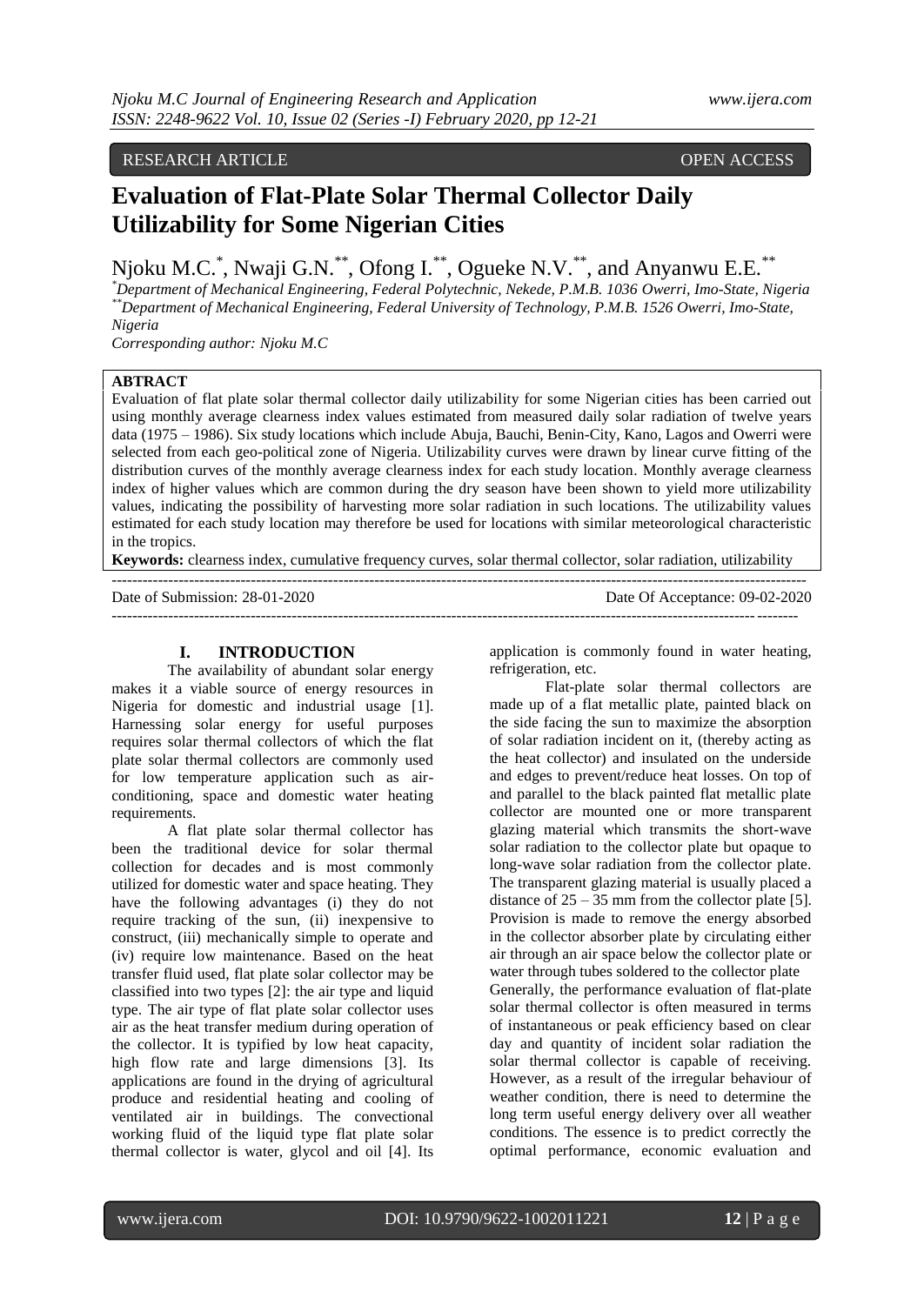maintenance requirement of solar thermal collector before installation.

Two common methods employed for the estimation of the long term performance of solar thermal collectors include simulation method with the aid of Transient System Simulation (TRNSYS) method which presents many advantages [6], though, it requires money and expertise before a useful result is obtained [7]; and the use of a design method which includes the f-chat and utilizability method. The f-chat method is limited to a specific system for which it is developed. The utilizability method first developed by [8] and later generalized by [9] is the fraction of the total solar radiation incident on a surface which exceeds a specified intensity called the critical radiation. This method is handy and yield results with relatively little efforts but at the expense of a certain amount of accuracy [10].

Several researchers have presented mathematical correlations for the estimation of utilizability. Ref. [7] used the generalized curves of [9] to develop correlations for the evaluation of utilizability values for any given location. Ref. [11] later used twenty years of hourly data to prove that correlation developed by Ref. [7] from the generalized curves of Ref. [9] is inaccurate for most temperate locations. Ref. [12] developed a simple algorithm for evaluating the hourly utilizability function. Ref. [13] developed correlations for prediction of total energy that can be delivered by solar collector of different configurations. Ref. [14] from the analysis of one minute solar radiation data in Pert, Australia have shown that the cumulative frequency curves generated took a different pattern from those of Ref. [9]. Ref. [15] reported that these correlations for computing utilizability are based on data obtained from United State of America weather which is a temperate region and may not be appropriate for tropical region like Nigeria.

Thus, Ref. [16] used the data of Bet Dagan, Israel to demonstrate the difference between hourly versus daily insolation. Ref. [17] determined utilizability function for several locations in Spain. Ref. [18] used the utilizability function on PV water pumping system. In Hong Kong, Ref. [19] used the utilizability function to predict the performance of solar collectors. Ref. [20] studied for two different locations in South India using global radiation data from their locations. In another study, Ref. [21] presented monthly mean daily utilizability of South India. Ref. [22] studied utilizability for three cities in India. Ref. [10] presented for a city in Pakistan. Ref. [23] studied the long term performance of double slope tilted-wick type solar still using utilizability method. In this study, evaluation of daily utilizability for flat plate solar collector is carried out for some selected cities in Nigeria using measured daily solar radiation data from the study locations.

# **II. METHOD**

#### **Materials**

Six cities, one from each geopolitical region of Nigeria are selected for this study. The latitude, longitude and elevation of the study locations are given in Table 1. Twelve years (1975 - 1986) of measured daily global solar radiation for each city was sourced from Nigerian Building and Road Research Institute (NBRRI).

**Table 1** selected cities with longitude, latitude and elevation

| Cities<br>Latitude |                   | Longitude         | Elevation |  |  |  |  |
|--------------------|-------------------|-------------------|-----------|--|--|--|--|
| Abuja              | $9.40^{\circ}$ N  | $6.29^{\circ}E$   | 319m      |  |  |  |  |
| Bauchi             | $10.30^{\circ}$ N | $10.00^{\circ}$ E | 458m      |  |  |  |  |
| Benin              | $6.32^{\circ}N$   | $5.62^{\circ}E$   | 135m      |  |  |  |  |
| City               |                   |                   |           |  |  |  |  |
| Kano               | $12.00^{\circ}$ N | $8.31^{\circ}E$   | 456m      |  |  |  |  |
| Lagos              | $6.58^{\circ}$ N  | $3.75^{\circ}E$   | 73m       |  |  |  |  |
| Owerri             | $5.49^{\circ}$ N  | $7.03^{\circ}E$   | 176m      |  |  |  |  |

#### **Energy Balance of Flat Plate Collectors**

Under steady-state condition, the performance of a flat plate solar collector can be described by an energy balance that indicates the distribution of incident solar radiation into useful energy gain and heat energy loss. Hence, the rate of useful heat energy gain  $(q_u)$  by a flat plate solar collector is the difference between the rate at which solar energy is absorbed by the absorber plate  $(q_{ab})$  and the rate at which heat energy is lost to the surrounding  $(q_L)$  due to temperature difference between the absorber plate and the ambient. This may be stated mathematically as:

$$
q_{u} = q_{ab} - q_{L} \tag{1}
$$

The useful energy absorbed by the solar collector is expressed as:

$$
q_{ab} = A_c(\tau \alpha)I \tag{2}
$$

Where  $A_c$  is the area of the solar collector,  $\tau \alpha$  is the transmittance-absorptance product, and I is the hourly incident global solar radiation on a horizontal surface.

While, the collector energy losses is expressed as:

$$
q_{L} = U_{L} A_{c} (T_{in} - T_{a}) \qquad (3)
$$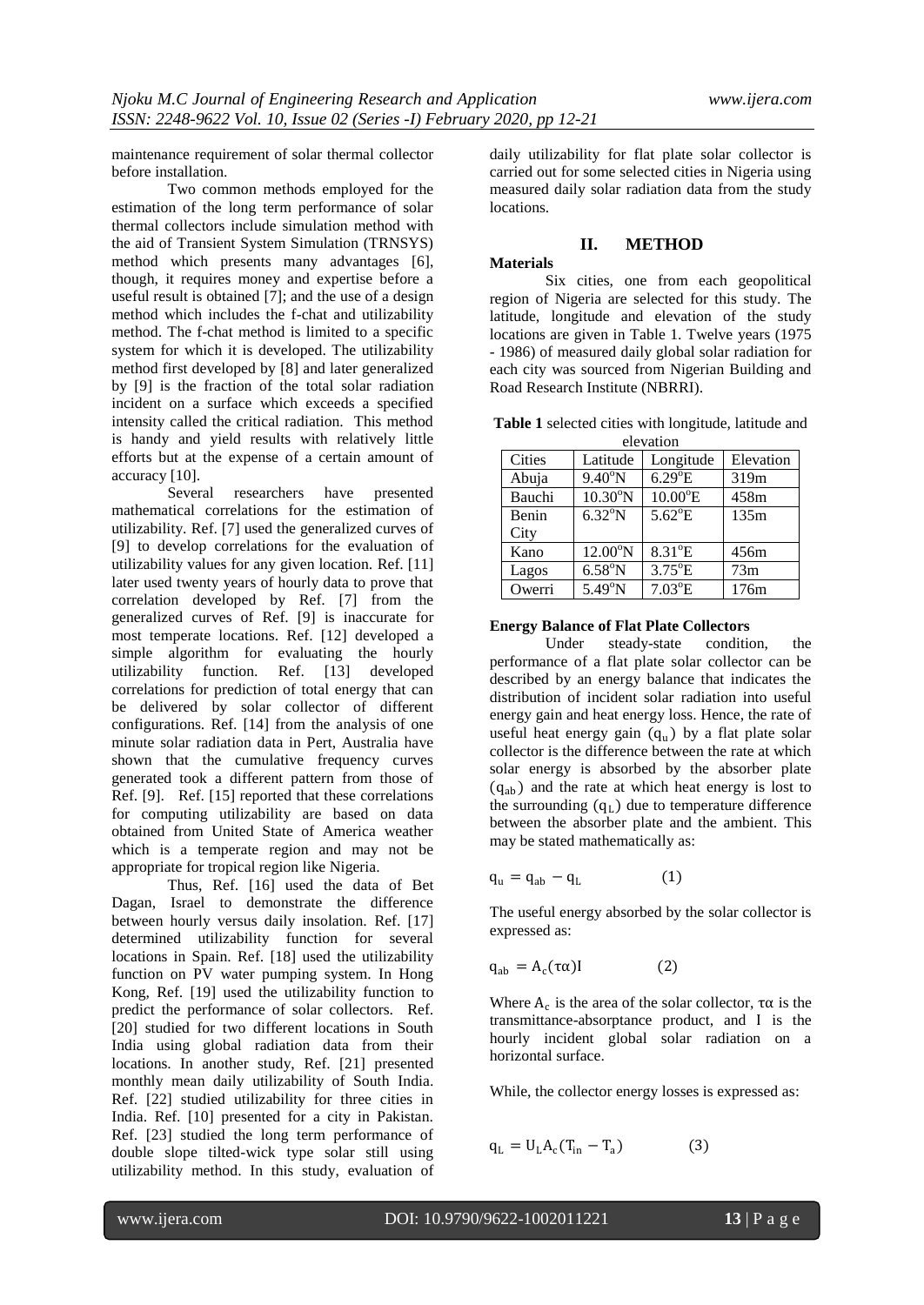where  $U_L$  is the overall heat loss coefficient,  $T_a$  is the ambient temperature and  $T_{in}$  is the fluid inlet temperature.

Substituting Eq. (2) and (3) into Eq. (1) yields

$$
Q_{\mathrm{u}} = A_{\mathrm{C}} F_{\mathrm{R}} [I(\tau \alpha) - U_{\mathrm{L}} (T_{\mathrm{in}} - T_{\mathrm{a}})] \tag{4}
$$

Eq. (4) is known as the Hottel–Whiller-Bliss (HWB) equation. It is an excellent tool for understanding the implications of design changes to the solar collector. As an instantaneous equation, in this form, it is not particularly useful in estimating the long-term performance of a solar energy system [24]. One useful tool to tackle this challenge is the concept of solar thermal collector utilizability.

Thus, to relate utilizability factor with useful energy gained, the concept of stagnation temperature in solar collector is used. Assuming a stagnation temperature condition during which the solar thermal collector absorber plate cannot sufficiently transfer the useful energy to the working fluid. The stagnation period occurs under no flow condition, and the collector plate and fluid are taken as having the same temperature [22]. Thus, the useful energy gained by the solar thermal collector is taken as  $zero(Q<sub>u</sub> = 0)$ , during stagnation period. Hence, under stagnation conditions:

 $A_c F_R(\tau \alpha) I = U_L A_c F_R(T_{in} - T_a)$ (5)

Also at the stagnation point, the total hourly incident global solar radiation on the collector is taken to be the critical solar radiation i.e.  $I = I_C$ . Therefore,

$$
A_c F_R(\tau \alpha) I_C = U_L A_c F_R(T_{in} - T_a) \tag{6}
$$

Thus, for a flat plate solar collector under stagnation condition, the critical solar radiation can be expressed as:

$$
I_C = \frac{U_L (T_{in} - T_a)}{(\tau \alpha)}\tag{7}
$$

Dividing Eq. (4) through by  $(\tau \alpha)$ , gives

$$
\frac{Q_u}{(\tau \alpha)} = A_c F_R \left[ I - \frac{U_L (T_{in} - T_a)}{(\tau \alpha)} \right] \tag{8}
$$

Substituting Eq. (7) into Eq. (8) yields:

$$
Q_u = F_R A_c(\tau \alpha) [I - I_c] \tag{9}
$$

Eq. (9) is still an instantaneous expression. The monthly average daily global solar radiation data on a horizontal surface  $(\overline{H})$  obtained can be converted to monthly average global values by division by the period of solar radiation availability for a given location, covering sunrise and sunset. Theoretically, a 12 hour period spans sunrise and sunset in the present study location. Hence, the monthly average global solar radiation on a horizontal surface, designated as  $\bar{I}_m$  can be expressed as:

$$
\bar{I}_m = \frac{H}{12} \tag{10}
$$

For an hour, the average rate of total solar radiation incident on the solar collector has to be used to determine the long term performance per hour. Thus, dividing Eq. (9) by Eq. (10), for the average monthly global radiation, per unit area, gives

$$
Q_u = F_R(\tau \alpha) \left[ \frac{(I - I_C)}{I_m} \right] \tag{11}
$$

While, the long-term average useful energy the solar thermal collector is capable of collecting for ith hour (i.e.  $10-11$ am) of the day, averaged over N days is

$$
Q_u = F_R(\tau \alpha) \frac{1}{N} \sum^N \left[ \frac{(l - l_C)}{\bar{l}_m} \right]^+ \tag{12}
$$

The positive sign indicates that only positive values of an hourly utilizability factor are considered. The hourly collector utilizability factor for an hour of each day in terms of critical radiation is given by  $[25]$  as:

$$
\phi = \frac{1}{N} \sum^{N} \left[ \frac{(I - I_C)}{I_m} \right]^{+}
$$
\nWhere  $\phi$  is the daily utilizability.

In terms of critical radiation ratio, the hourly utilizability factor of Eq. (13) can be written as

$$
\phi = \frac{1}{N} \sum^{N} (X - X_C)^{+} \tag{14}
$$

Where  $X$  is the radiation ratio, which can be expressed as:

$$
X = \frac{I}{I_m} \tag{15}
$$

and

$$
X_c = \frac{I_c}{\bar{I}_m} \tag{16}
$$

According to [20], the daily utilizability  $(\phi)$  from hourly cumulative frequency curves can be expressed as:

$$
\phi = \int_{X}^{X_{max}} (1 - f) dX \tag{17}
$$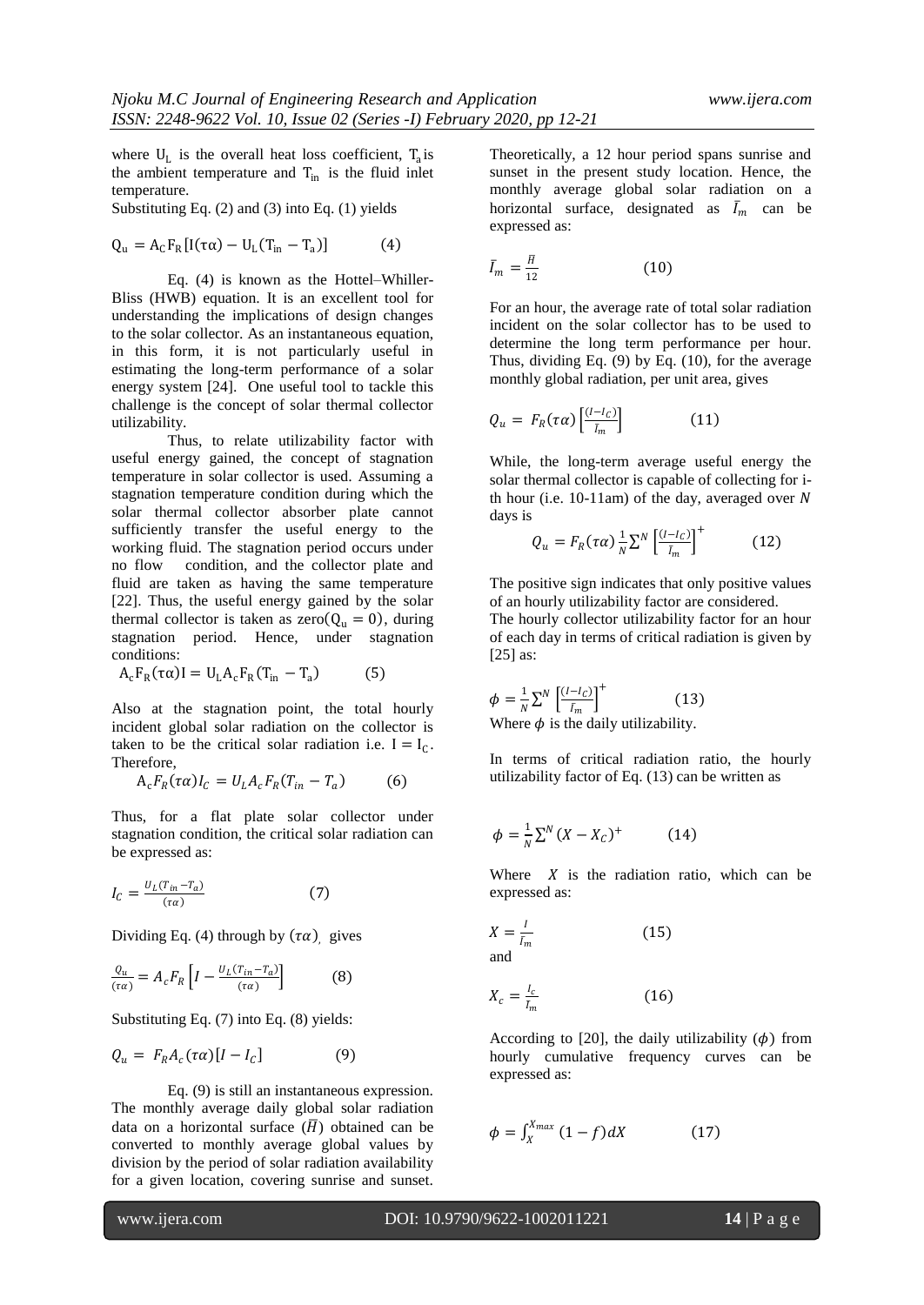Eq. (16) can be transformed to take the form of Eq. (17) by modifying the limits of integration:

$$
\phi = 1 - \int_0^X X df - (1 - f) dX \tag{18}
$$

Where  $f$  is the fractional time which can be correlated with  $X$  using linear curve fitting techniques at given clearness indices.

For instance, from Table 2e, the linear equation for Owerri at clearness index of 0.52 is:

$$
f = 0.385 + 1.228X \tag{19}
$$

|  | <b>Tables 2</b> $(a-f)$ show the monthly utilizability values for each study location. |  |  |  |
|--|----------------------------------------------------------------------------------------|--|--|--|
|--|----------------------------------------------------------------------------------------|--|--|--|

a. abuja

| abuja |           |                 |
|-------|-----------|-----------------|
| $K_T$ |           |                 |
| 0.63  | 0.358     | $1 - 0.642X_c$  |
|       | $+1.283X$ | $+ 0.642X_c^2$  |
| 0.57  | 0.673     | $1 - 0.327X_c$  |
|       | $+0.652X$ | $+ 0.326 X_c^2$ |
| 0.53  | 0.687     | $1 - 0.313X_c$  |
|       | $+0.624X$ | $+ 0.312 X_c^2$ |
| 0.45  | 0.522     | $1 - 0.478X_c$  |
|       | $+0.955X$ | $+ 0.478 X_c^2$ |

 $<sub>b</sub>$ .</sub>

| Lagos                      |           |                 |
|----------------------------|-----------|-----------------|
| $K_{\scriptscriptstyle T}$ |           |                 |
| 0.56                       | 0.393     | $1 - 0.607X_c$  |
|                            | $+1.213X$ | $+ 0.607 X_c^2$ |
| 0.53                       | 0.370     | $1 - 0.630X_c$  |
|                            | $+1.258X$ | $+ 0.629X_c^2$  |
| 0.40                       | 0.411     | $1 - 0.589X_c$  |
|                            | $+1.177X$ | $+ 0.589X_c^2$  |
| 0.46                       | 0.420     | $1 - 0.580X_c$  |
|                            | $+1.158X$ | $+ 0.579X_c^2$  |
| 0.56                       | 0.234     | $1 - 0.766X_c$  |
|                            | $+1.531X$ | $+ 0.766 X_c^2$ |

c. Bauchi

| $K_T$ |           | Ф                        |
|-------|-----------|--------------------------|
| 0.63  | 0.458     | $1 - 0.542X_c$           |
|       | $+1.082X$ | $+ 0.227X_c^2$           |
| 0.53  | 0.441     | $1 - 0.559X_c$           |
|       | $+1.116X$ | $+ 0.555 X_c^2$          |
| 0.48  | 0.540     | $1 - 0.46X_c$            |
|       | $+0.918X$ | $+ 0.459X_c^{\tilde{2}}$ |

By substituting Eq. (19) into Eq. (18) and performing the integration to the limit of the critical radiation ratio, the daily utilizability function for a horizontal surface is obtained. Thus,

$$
\phi = 1 - 0.615X_c + 0.614X_c^2 \tag{20}
$$

By using the above procedure, the cumulative frequency distribution curves for each

| d. | Kano               |            |                                       |
|----|--------------------|------------|---------------------------------------|
|    | $K_T$              | (f)        | $\phi$                                |
|    | $\overline{0}$ .63 | 0.699      | $1 - 0.301X_c$                        |
|    |                    | $+0.602X$  | $+ 0.301 X_c^2$                       |
|    | 0.53               | 0.668      | $\frac{1-0.332X_c}{1}$                |
|    |                    | $+0.663X$  | $+ 0.332X_c^2$                        |
|    | 0.54               | 0.569      | $1 - 0.431X_c$                        |
|    |                    | $+0.862X$  | $+ 0.431 X_c^2$                       |
| e. | Owerri             |            |                                       |
|    | $K_T$              | (f)        | $\phi$                                |
|    | 0.56               | 0.485      | $\frac{1-0.515X_c}{1}$                |
|    |                    | $+1.029X$  | $+ 0.515 X_c^2$                       |
|    | 0.52               | 0.385      | $1 - 0.615X_c$                        |
|    |                    | $+ 1.228X$ | $+ 0.614 X_c^2$                       |
|    | 0.38               | 0.250      | $\overline{1-0.750X_c}$               |
|    |                    | $+ 1.499X$ | $+ 0.750 X_c^2$                       |
|    | 0.45<br>0.506      |            | $\frac{1 - 0.494X_c}{1 - 0.494X_c}$   |
|    |                    | $+0.987X$  | $+ 0.495 X_c^2$                       |
|    | 0.49               | 0.357      | $\overline{1-0.643X_c}$               |
|    |                    | $+1.266X$  | $+ 0.633X_c^2$                        |
| f. | <b>Benin City</b>  |            |                                       |
|    | $K_T$              | (f)        | φ                                     |
|    | 0.55               | 0.538      | $1 - 0.462X_c$                        |
|    |                    | $+0.921X$  | $+ 0.461 X_c^2$                       |
|    | 0.51               | 0.555      | $1 - 0.445X_c$                        |
|    |                    | $+0.887X$  | $\frac{+ 0.444 X_c^2}{1 - 0.599 X_c}$ |
|    | 0.38               | 0.401      |                                       |
|    |                    | $+1.170X$  | $+ 0.585 X_c^2$                       |
|    | 0.41               | 0.363      | $\frac{1 - 0.637X_c}{1}$              |
|    |                    | $+ 1.240X$ | $+ 0.620 X_c^2$                       |
|    | 0.46               | 0.440      | $\overline{1-0.560X_c}$               |
|    |                    | $+1.119X$  | $+ 0.560 X_c^2$                       |
|    | 0.34               | 0.250      | $1 - 0.750X_c$                        |
|    |                    | $+1.499X$  | $+ 0.750 X_c^2$                       |

clearness index for all the study locations are drawn.

Once the daily utilizability values are known, the monthly useful energy delivered by a flat plate collector per unit area can be obtained from the following equation

$$
Q_u = F_R(\tau \alpha) \phi N \overline{H} \tag{21}
$$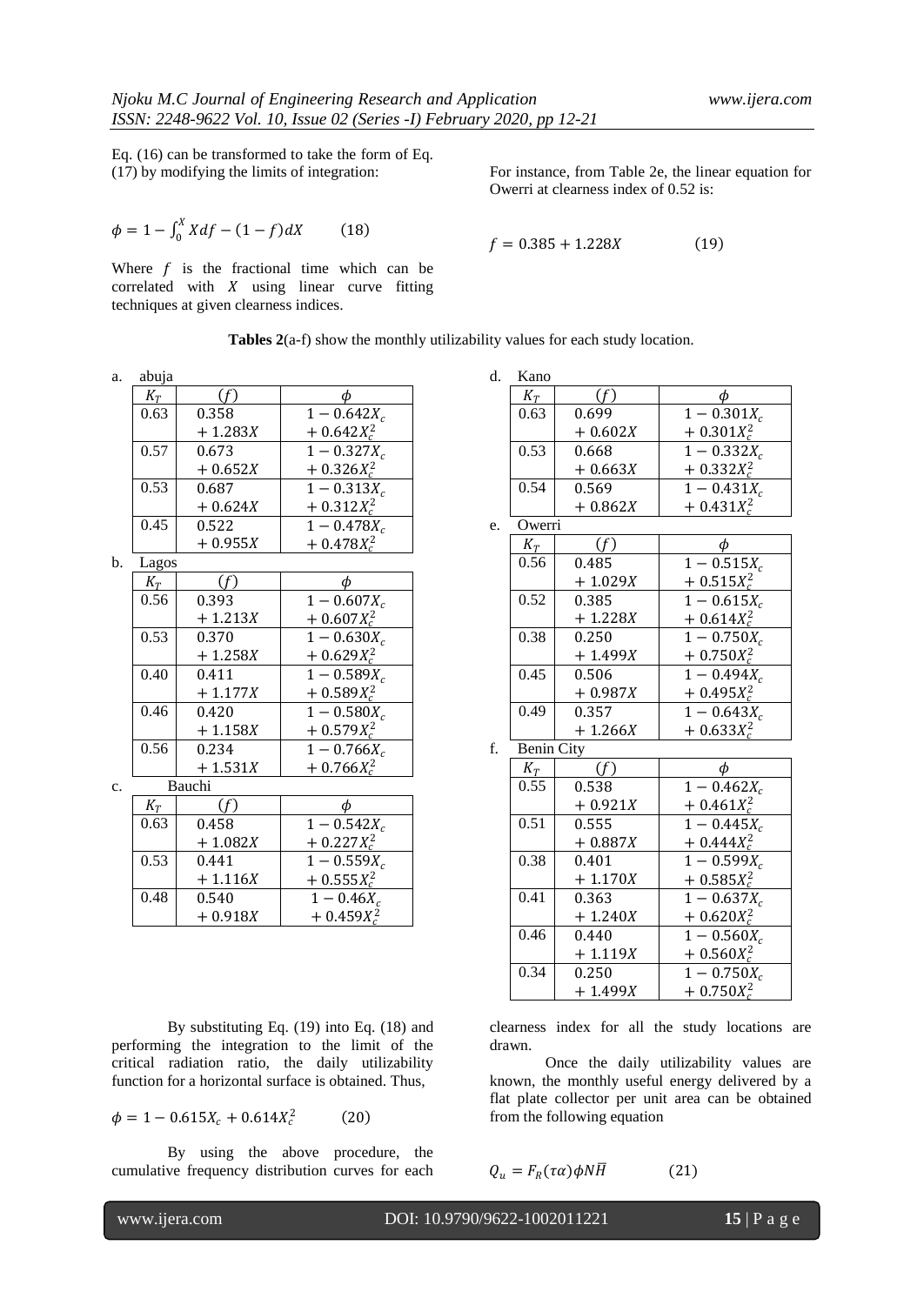#### **Clearness Index**

The condition of the sky during a given period or month can be deternimed by the clearness index  $(K_T)$ . Since  $K_T$  is a ratio, it is a dimensionless parameter which represents the fraction of the extraterrestrial radiation transmitted through the atmosphere. The clearness index is given as

$$
K_T = \frac{H}{H_0} \tag{22}
$$

Where  $H_0$  and  $\overline{H}$  are monthly extraterrestrial radiation and monthly average daily total radiation on a horizontal surface, respectively. The monthly mean daily extraterrestrial radiation for the study locations is given as by [25]

$$
H_0 = \frac{24 \times 3600 G_{sc}}{\pi} \left( 1 + 0.033 \cos \frac{360n}{365} \right) \times \left( \cos \phi \cos \delta \sin \omega_s \right) + \frac{\pi \omega_s}{180} \sin \phi \sin \delta \}
$$
(23)

Where  $G_{sc}$  is solar constant given as 1367W/m<sup>2</sup>, Ø is the location latitude,  $\delta$  is the declination angle and  $\omega_s$  is the hour angle at sunset.

The angle of declination  $(\delta)$  in degree for any day of the year is the angle between the line joining the centers of the sun and the earth and its projection on the equatorial plane and can be calculated as by [26]:

$$
\delta = 23.45 \sin \left( 360 \frac{284 + n}{365} \right) \tag{24}
$$

Where  $(n)$  is the average day for each month The sunset hour angle  $(\omega_s)$  can be calculated as by [25]:

$$
\omega_s = \cos^{-1}(-\tan\phi\tan\delta) \qquad (25)
$$

### **III. RESULTS AND DISCUSSION**

The flat-plate solar collector employed for sample performance comprises of an aluminum substrate painted black. The absorber plate area is 1.2m <sup>2</sup> with a thickness of 0.005m. A glass cover of 0.002m thickness was placed 0.03m above the plate. While, collector heat removal factor, transmissivity-absorptivity product and overall heat loss coefficient of  $0.776$ , 0.84 and 6.95Wm<sup>-2o</sup>C<sup>-1</sup>, respectively were estimated for the solar thermal collector.

In Nigeria, the seasonal period is divided into two: the rain and dry seasons. The period of rain season consists of the following months; May, June, July, August September and October during which each part of the country experiences different levels of rainfall. The months of November, December, January, February, March and April make up the dry season during which dry and dusty wind from the Sahara desert blows across the country.

Table 3 shows the seasonal classification of clearness index  $(K_T)$  value for the six chosen study locations. Following the works of Ref [27] and [28], the monthly  $K_T$  values for each city is grouped according to the closeness of their values and their monthly average. For Abuja, the seasonal periods are classified into four groups. Two groups are identified in the dry season, where the months of November, December, January, February and March are grouped together with a monthly average  $K_T$  value of 0.63 and the second group of the dry season consists of April only with a monthly average  $K_T$  value of 0.57. For the Rainy season period in Abuja, the months of May, June and October are grouped together while the months of July, August and September formed another group with monthly average  $K_T$  values of 0.53 and 0.44 respectively for each of the groups.

The city of Lagos followed a different trend; two and three groups are identified in the dry and the rain season, respectively. For the dry season period, the first group consists of the months of December, January, and February while the second group has the months of November, March and April. Each group of the dry season period in the city of Lagos has a monthly average  $K_T$  values of 0.56 and 0.53, respectively. In the rainy season, the first group consists of the months of June, July, August and September with an average monthly  $K_T$  value of 0.40. The second and third groups during the rainy season for the city of Lagos are made up of the months of May and October, respectively with an average monthly  $K_T$ values of 0.46 and 0.56. For the city of Bauchi, a total of three groups where observed. One and two groups are observed for the dry and rain season, respectively. All the months of the dry season with an average monthly  $K_T$  value of 0.63 were grouped together. For the rainy period in Bauchi, two groups are identified. The first group consists of May, June, July, September and October with an average monthly  $K_T$  value of 0.53. The second group has the month of August with an average monthly  $K_T$  value of 0.48.

For the city of Kano, a similar trend in Bauchi is observed. All the months of the dry season period are grouped into one seasonal period with an average monthly  $K_T$  value of 0.63, while the rainy season period have two groups. The first group consists of April, May, and June with an average monthly  $K_T$  value of 0.61. The months of June, August and September make up the second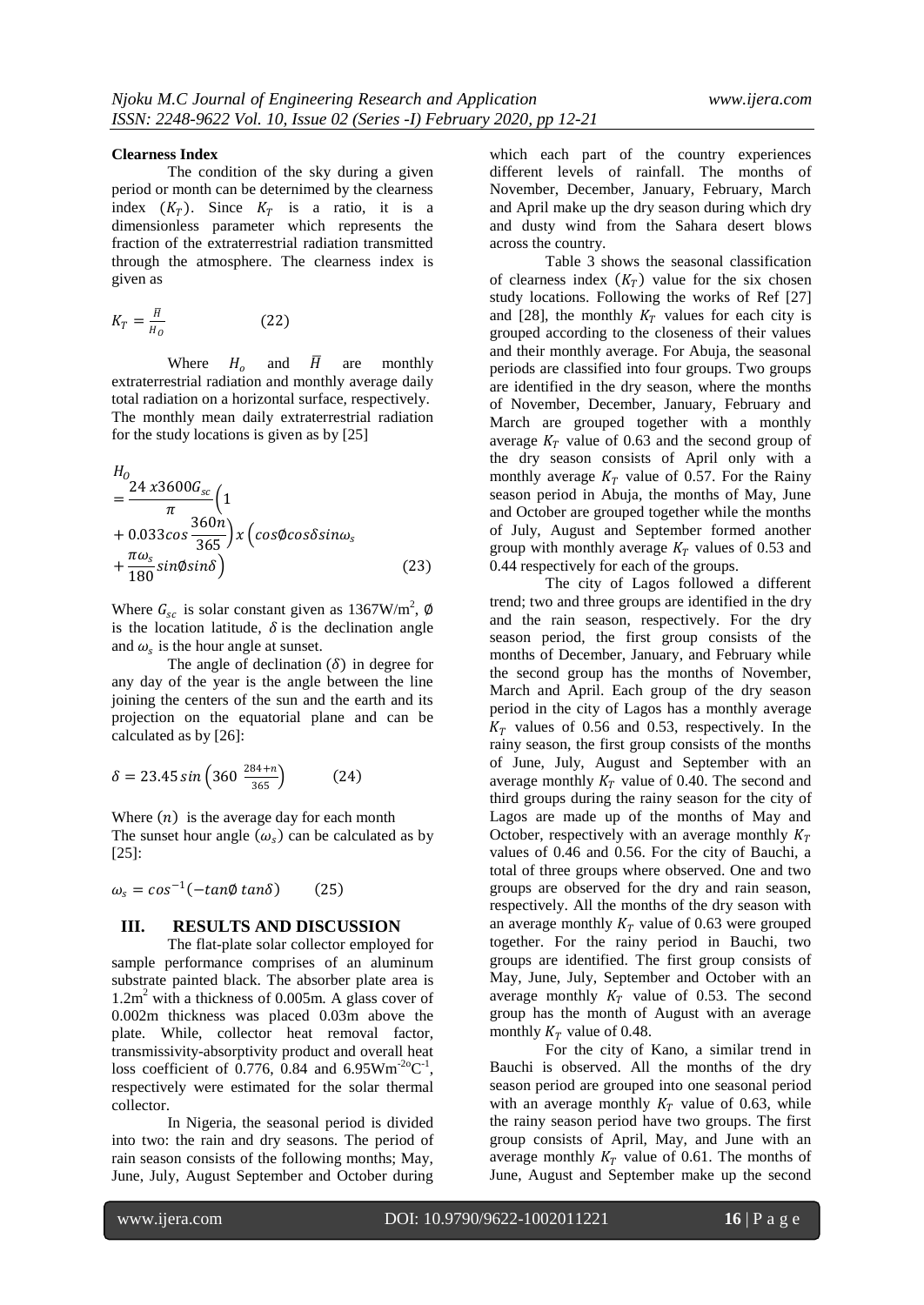group with an average monthly  $K_T$  value of 0.54. For the city of Owerri, a total of five groups are identified for the two seasonal periods. The dry season consists of two groups, November, December and January with an average monthly  $K_T$ of 0.56, represents the first group. The second group in the dry season consists of the months of February, March and April with an average monthly  $K_T$  of 0.52. The rainy season for Owerri, has a total of three groups with the months of July, August and September forming the first group with an average monthly  $K_T$  value of 0.38. The second group consists of the months of October and June with an average monthly  $K_T$  value of 0.45 and the month May recorded an average monthly  $K_T$  value of 0.49 which forms the third group. Six periods are identified for Benin City. The dry season has two seasonal periods. The first group for the dry season period is made up of the months of November, December and January with an average monthly  $K_T$  value of 0.55 while the second group in the dry season consists of the months of February, March and April with an average monthly  $K_T$  value of 0.51. The rainy season consist of four groups. The months of July and September form the first group with an average monthly  $K_T$  value of 0.38. The months of June and October with an average monthly  $K_T$  value of 0.41 form the second group. The third and fourth groups consist of the month of May and August, respectively, with an average monthly clearness index of 0.46 and 0.34.

The six seasonal patterns identified for Benin City seem to be in line with the finding of Ref. [28] for Ibadan which is within the same geographical belt. In the same vein, the five

seasonal patterns identified for Owerri and Lagos coincide with the findings of Ref. [27] for Port Harcourt, Nigeria. These three cities may be said to have similar meteorological conditions because of the closeness to the ocean. It is observed that Abuja, Bauchi and Kano recorded four, three and three seasonal patterns, respectively. The cities of Abuja, Bauchi and Kano are located in the Northern part of Nigeria and are known for high level of sunshine as a result of their closeness to the Sahara desert; Kano and Bauchi being the closest. Different researchers have adopted different  $K_T$ values to characterize their local sky conditions. For example, Ref. [29] proposed  $K_T > 0.2$  and  $K_T$  < 0.6 for cloudy and clear sky, respectively. Ref. [30] and [31] used  $K_T$  values of 0 – 0.15, >  $0.15 - 0.7$  and  $> 0.7$  for overcast, partly cloudy and clear skies respectively and Ref. [27] used  $0.12 \le$  $K_T \leq 0.35$  and  $K_T > 0.65$  for cloudy and clear days, respectively. A large value of  $K_T$  indicates a clear atmosphere of low turbidity and cloudiness and a small value of  $K_T$  indicates an overcast atmosphere of high turbidity and cloudiness. Using the range given by Ref. [27], it can be seen from Table 3 that the monthly average  $K_T$  values range from  $0.34 - 0.63$  for all the study locations. Thus, there is no clear day i.e.  $K_T \geq 0.65$  recoded for any of the study locations. During the dry season, all the days of the month can be said to be partly cloudy for all the study locations. It is seen from Table 3 that the worst seasonal periods occur during the rainy season for all the study locations. This is expected as a result of the overcast weather condition that is common during the rainy season in Nigeria.

| $K_T$ Values       |       |               |                      |              |      |                    |           |               |
|--------------------|-------|---------------|----------------------|--------------|------|--------------------|-----------|---------------|
| Period             | Abuja |               | Period               | Lagos        |      | Period             | Bauchi    |               |
|                    | Ind.  | $A\mathbf{v}$ |                      | Ind.         | Ave  |                    | Ind.      | $A\mathbf{v}$ |
|                    |       | e             |                      |              |      |                    |           | e             |
| <b>Dry Season</b>  |       |               | <b>Dry Season</b>    |              |      | <b>Dry Season</b>  |           |               |
| a. Nov. Dec.       | 0.63, |               | a. Dec. Jan.         | 0.57,        |      | a. Nov, Dec,       | 0.62,     |               |
| Jan, Feb,          | 0.65  |               | Feb                  | 0.56         | 0.56 | Jan, Feb,          | 0.63,     |               |
| Mar,               | 0.63, | 0.6           | <b>b</b> . Nov, Mar, | 0.55         |      | Mar, April         | 0.65, 0.6 | 0.6           |
| <b>b.</b> April    | 0.62  | 3             | April                | 0.54,        | 0.53 | <b>Rain Season</b> | 3,        | 3             |
| <b>Rain Season</b> | 0.62  | 0.5           | <b>Rain Season</b>   | 0.53         |      | a. May, June,      | 0.63,     |               |
| a. May, June,      | 0.57  | 7             | a.June, July,        | 0.51         |      | July, Sept,        | 0.62      |               |
| Oct                |       |               | Aug, Sept            |              | 0.40 | Oct                |           |               |
| $b. July, Aug,$    | 0.54, |               | <b>b.</b> May        | 0.41,        | 0.46 | $b. Aug$           | 0.54,     | 0.5           |
| Sept.              | 0.51, | 0.5           | c. Oct               | 0.40         | 0.56 |                    | 0.53,     | 3             |
|                    | 0.55  | 3             |                      | 0.39,        |      |                    | 0.50, 0.5 | 0.4           |
|                    | 0.45, |               |                      | 0.40         |      |                    | 3,        | 8             |
|                    | 0.44  | 0.4           |                      | 0.46         |      |                    | 0.53      |               |
|                    | 0.46  | 5             |                      | 0.56         |      |                    | 0.48      |               |
|                    |       |               |                      |              |      |                    |           |               |
|                    |       |               |                      | $K_T$ Values |      |                    |           |               |
|                    |       |               |                      |              |      |                    |           |               |

**Table 3** seasonal classification of clearness index  $(K_T)$  value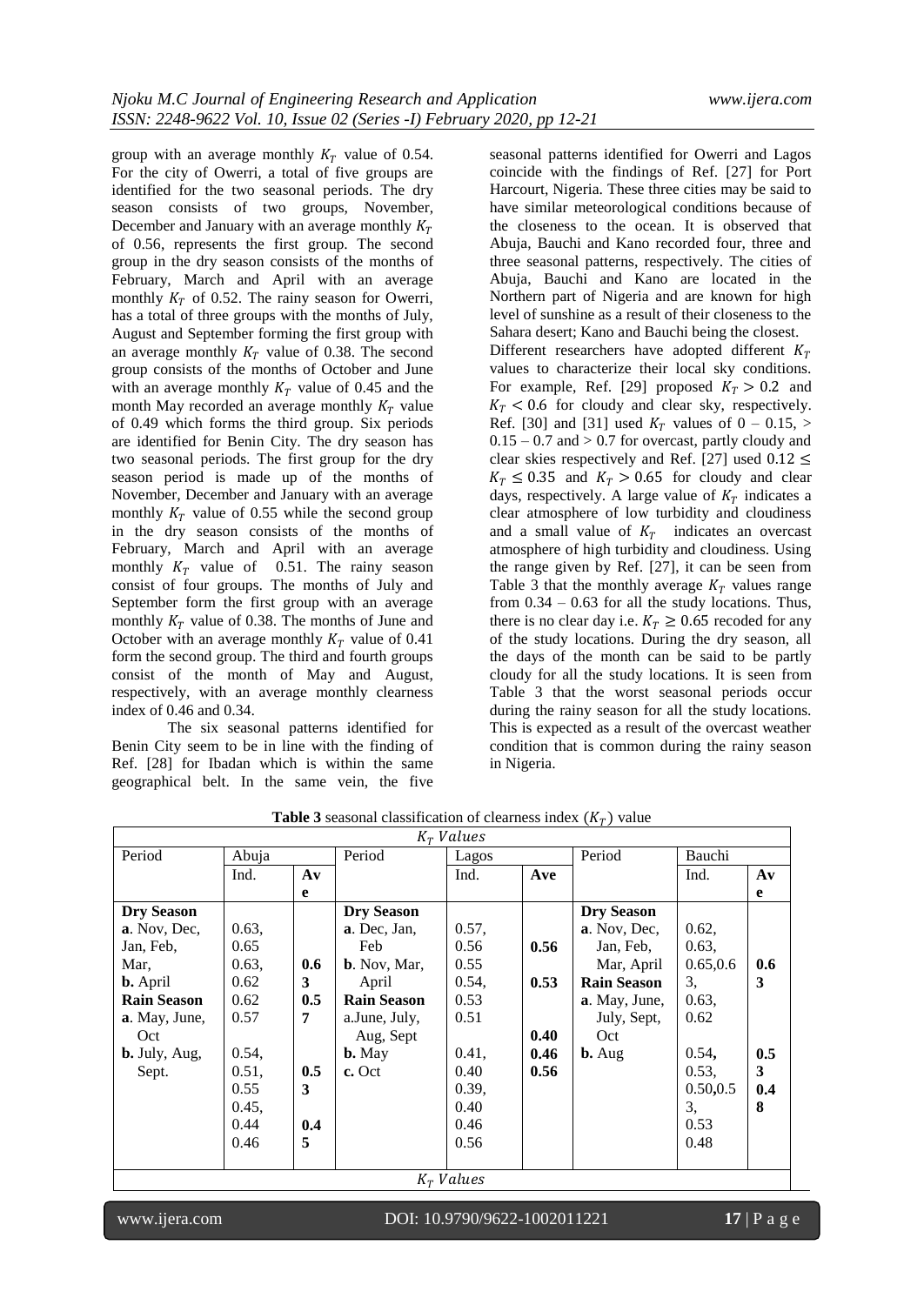*Njoku M.C Journal of Engineering Research and Application www.ijera.com ISSN: 2248-9622 Vol. 10, Issue 02 (Series -I) February 2020, pp 12-21*

| Period              | Kano      |               | Period              | Owerri |      | Period               | Benin |                         |
|---------------------|-----------|---------------|---------------------|--------|------|----------------------|-------|-------------------------|
|                     |           |               |                     |        |      |                      | City  |                         |
|                     | Ind.      | $A\mathbf{v}$ |                     | Ind.   | Ave  |                      | Ind.  | $A\mathbf{v}$           |
|                     |           | e             |                     |        |      |                      |       | e                       |
| <b>Dry Season</b>   |           |               | <b>Dry Season</b>   |        |      | <b>Dry Season</b>    |       |                         |
| a. Nov, Dec,        | 0.62,     |               | a. Nov, Dec,        | 0.56,  |      | a. Nov. Dec.         | 0.55, |                         |
| Jan, Feb.           | 0.63      |               | Jan                 | 0.56,  | 0.56 | Jan                  | 0.55, | 0.5                     |
| Mar, Apr            | 0.62,     | 0.6           | <b>b.</b> Feb, Mar, | 0.57   |      | <b>b</b> . Feb, Mar, | 0.56  | 5                       |
| <b>Rain Season</b>  | 0.63      | 3             | Apr                 | 0.51,  | 0.52 | Apr                  | 0.52, |                         |
| a.Oct, May          | 0.63,     |               | <b>Rain Season</b>  | 0.53,  |      | <b>Rain Season</b>   | 0.51, | 0.5                     |
| June,               | 0.63      |               | a. Aug, July,       | 0.52   |      | <b>a.</b> July, Sept | 0.50  | 1                       |
| <b>b.</b> July, Aug |           | 0.6           | Sept                |        | 0.38 | <b>b.</b> June, Oct  |       |                         |
| Sept                | $0.61$ ,  | 1             | c. June, Oct        | 0.36,  | 0.45 | c. May               | 0.38, | 0.3                     |
|                     | 0.62      |               | $d.$ May            | 0.39,  | 0.49 | $\mathbf{d}$ . Aug   | 0.37  | 8                       |
|                     | 0.61      | 0.5           |                     | 0.38   |      |                      | 0.40, | 0.4                     |
|                     | 0.55, 0.5 | 4             |                     | 0.44,  |      |                      | 0.42  | $\mathbf{1}$            |
|                     | 2         |               |                     | 0.45   |      |                      | 0.46  | 0.4                     |
|                     | 0.56      |               |                     | 0.49   |      |                      | 0.34  | 6                       |
|                     |           |               |                     |        |      |                      |       | 0.3                     |
|                     |           |               |                     |        |      |                      |       | $\overline{\mathbf{4}}$ |

The distribution curves of clearness index are plotted from the classification of the monthly average clearness index of Table 3 for each study location and are given in Fig 1  $(a - f)$  for each study location. From Fig 1  $(a - f)$ , it is noted that the distribution curves of clearness index for all the study locations started from a low ordinate, though, not from the origin of the graph and steeply increased in value in a positive direction, indicating a steady increment in value of the solar radiation with fractional time. It is also observed that the distribution curves are clustered together for each study location and month. This is in agreement with the finding of Ref. [9] as the distribution curves of clearness index for the same locality is not much different.



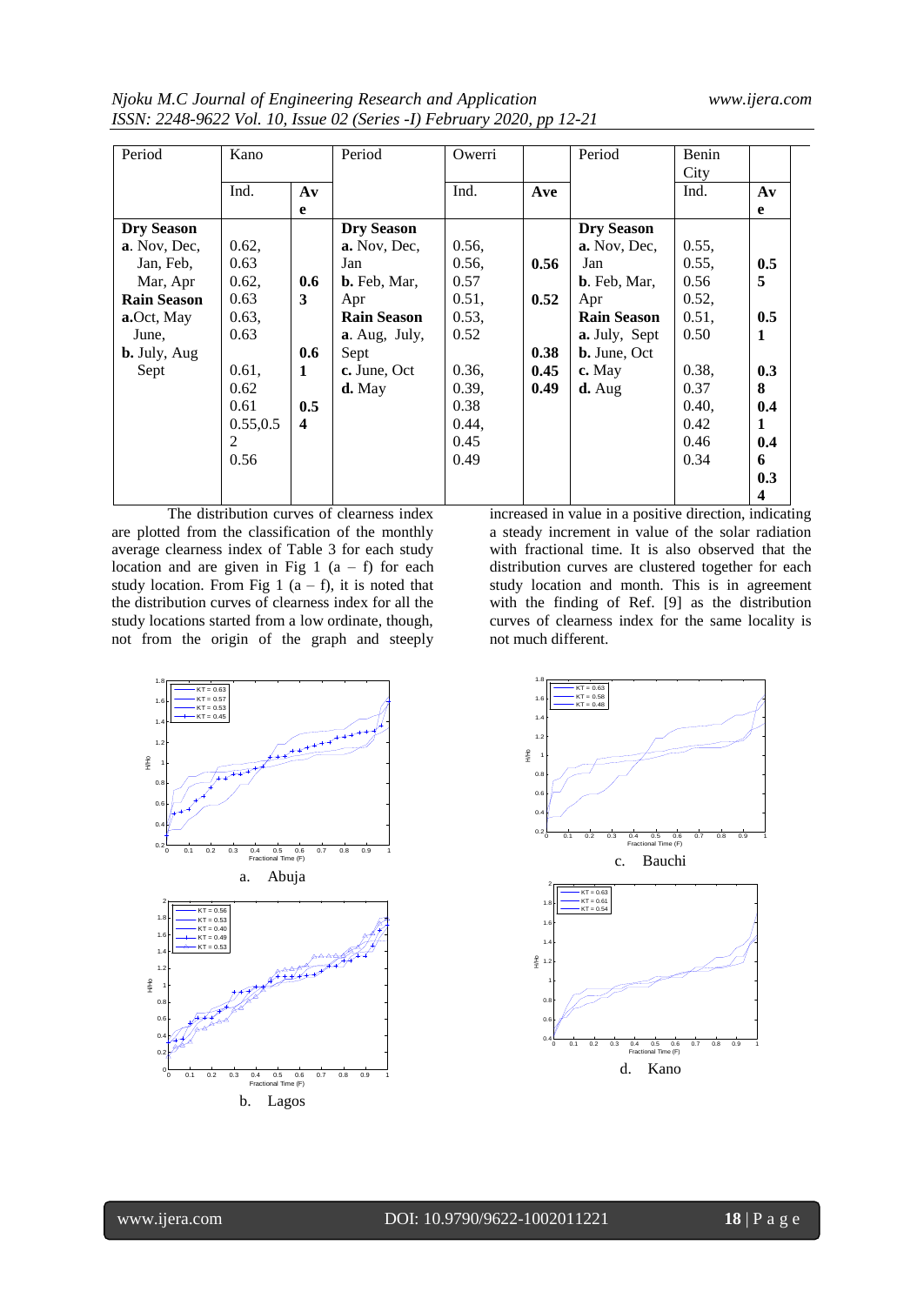

**Figures 1** ( $a - f$ ) monthly distribution curves of clearness index for the study location



**Figure 2**  $(a - f)$  Utilizability curves for the study locations

The utilizability curves for the study locations are shown in Fig. 2  $(a - f)$ . It is observed from Fig 2  $(a - f)$  that the utilizability curves spread out depending on the value of the clearness index. For a given location and values of monthly solar radiation, clearness index with lower values

have their utilizability curves more spread out than those with higher values of clearness index. This reveals that the clearness index with higher values will yield higher values of solar radiation compared to those of lower values of clearness index. It is also worth noting that seasonal classification of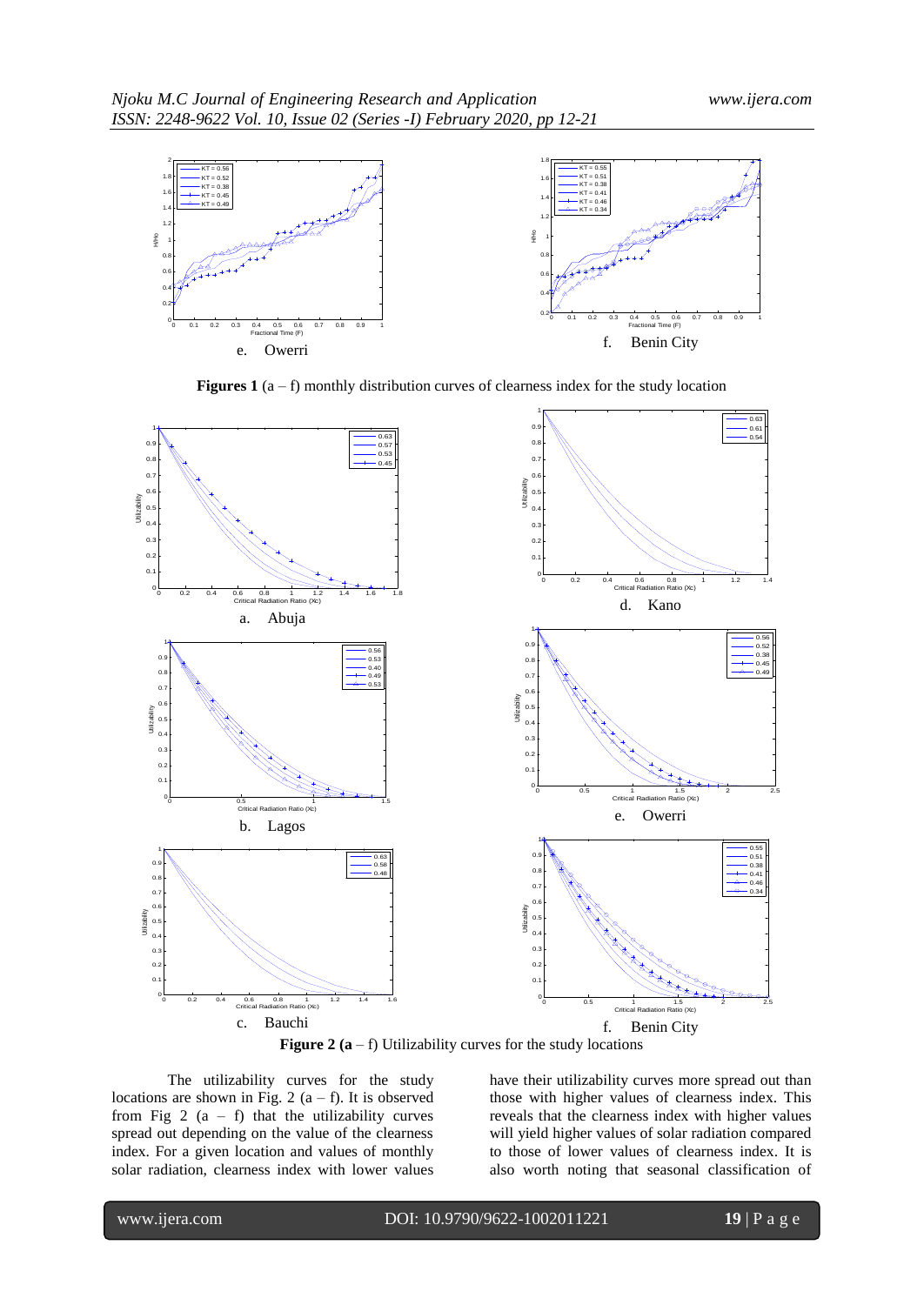clearness index as given in Table 2 reveal that clearness index of higher values are the months of the dry season. Hence, this means that higher solar radiation utilizability value are expected during the months of the dry season than the wet seasons

# **IV. CONCLUSION**

Evaluation of daily utilizability of flat plate solar collector on horizontal surface was carried out by the characterization of sky conditions of the study locations using clearness index determined from measured daily global solar radiation. The sky conditions of Abuja, Lagos and Bauchi were found to have four, five and three groupings, respectively, while, Kano, Owerri and Benin City had three, five and six sub-divisions, respectively. For each study location, distribution curves of clearness index were observed to cluster together which is in agreement with the findings of Ref [9]. Clearness index of lower value were observed to spread out more than those of higher value, indicating the possibility of harvesting more solar radiation in the months that contribute to the higher clearness index values. From the monthly  $K_T$  distribution curves, utilizability equations were generated for the plot of utilizability curves for each study location.

### **NOMENCLATURE**

- $A_C$  Total Collector Area (m<sup>2</sup>)
- $F_R$  Collector Heat Removal Factor
- $G_{sc}$  Solar Radiation Constant (W/m<sup>2</sup>)
- H Monthly Average Daily Global Solar Radiation on a Horizontal Surface  $(MJ/m<sup>2</sup>)$
- $H_0$  Monthly Extraterrestrial Radiation  $(MJ/m<sup>2</sup>)$
- $I_c$  Critical Radiation Level

 $\bar{I}_m$  Monthly Average Solar Radiation on a Horizontal Surface

- Hourly Incident Global Solar Radiation on a Horizontal Surface  $(W/m^2)$
- $K_T$  Clearness Index
- $q_{ab}$  Energy Absorb by Collector Area (W/m<sup>2</sup>)
- q<sup>L</sup> Energy Loss by Collector (W)
- q<sup>u</sup> Useful Energy Gain by Collector (W)
- Q<sup>u</sup> Rate of Useful Energy Gain by Collector  $(MJ/m<sup>2</sup>)$
- 
- $T_a$  Ambient Temperature (°C)<br>  $T_{in}$  Fluid Inlet Temperature (°C)
- $T_{\text{in}}$  Fluid Inlet Temperature (°C)<br>X<sub>c</sub> Critical Solar Radiation Ratio  $X_c$  Critical Solar Radiation Ratio<br> $X_i$  Solar Radiation Ratio
- $X_i$  Solar Radiation Ratio<br>f Fractional Time
- **Fractional Time**

#### **Greek symbols**

- τα Transmissivity–Absorptivity Product
- ϕ Utilizability
- 
- $\omega_s$  Hour Angle<br>  $\delta$  Declination Declination

# **REFERENCES**

- [1]. M.C.Njoku, I. Ofong, N.V. Ogueke, and E.E. - Anyanwu Characterization of Sky Conditions at Benin City and Owerri Nigeria. Journal of Fundamentals of Renewable Energy and Application. 2018, 8 (5), 1-8
- [2]. Y.D. Goswami Principles of Solar Engineering.: Taylor & Francis Group, CRC Press New York, 2015, ISBN 13: 978-1- 4665-6379-7 (eBook-PDF)
- [3]. H. Amir, Y. Ajabshirchi and A.A. Bakhtiar Experimental analysis of flat plate solar air collector efficiency. Indian Journal of Science and Technology, 2012, 5 (8), 3183- 3187
- [4]. N.K.C. Sint, I. Choudhury, H.H. Masjuki and H. Aoyama - Theoretical Analysis to Determine the Efficiency of a CuO-water Nano-fluid Based-flat Plate Solar Collector for Domestic Solar Water Heating System in Myanmar, Solar Energy 2017, 155, 608– 619
- [5]. S. Fabio (2008) Analysis of a Flat Plate Solar Collector. Project Report MVK 160 Heat and Mass Transport.
- [6]. S.A. Kalogirou Solar Thermal Collectors and Applications. Energy and Combustion Science, 2004, 30, 231-295
- [7]. S.A. Klein Calculation of Flat Plate Collector Utilizability. Solar Energy, 1978 21 147-156
- [8]. B.Y.H. Liu and R.C. Jordan The Long Term Average Performance of Flat Plate Solar Collectors. Solar Energy, 1963, 7(2), 53-70
- [9]. M.P.G. Sirimanna and R.A. Attalage Estimation of Annual Collectable Energy on a Flat Plate Collector by Utilizability Concept: A Case Study of Colombo. Procedings of International Confrence on Energy and Sustainability.2013,1-5
- [10]. A. Whillier Solar Energy collection and its Utilization for House Heating. Ph.D. Thesis in Mechanical Engineering M.I.T. Cambridge, Massachusetts, **1953**
- [11]. J.C. Theilacker and S.A. Klein Improvements in Utilizability Relationships. ASME Journal of Solar Energy Engineering, 1980, p.271
- [12]. Clark, D.R., Klein, S.A. and Beckman, W.A. (1983) Algorithm for Evaluating Hourly Radiation Utilizability Function. Journal of Solar Energy Engineering, 1983, 105/281, 1- 7.
- [13]. M. Collares-Pereira and A. Rabl Simple Procedure for Predicting Long Term Average Performance of Non-Concentrating